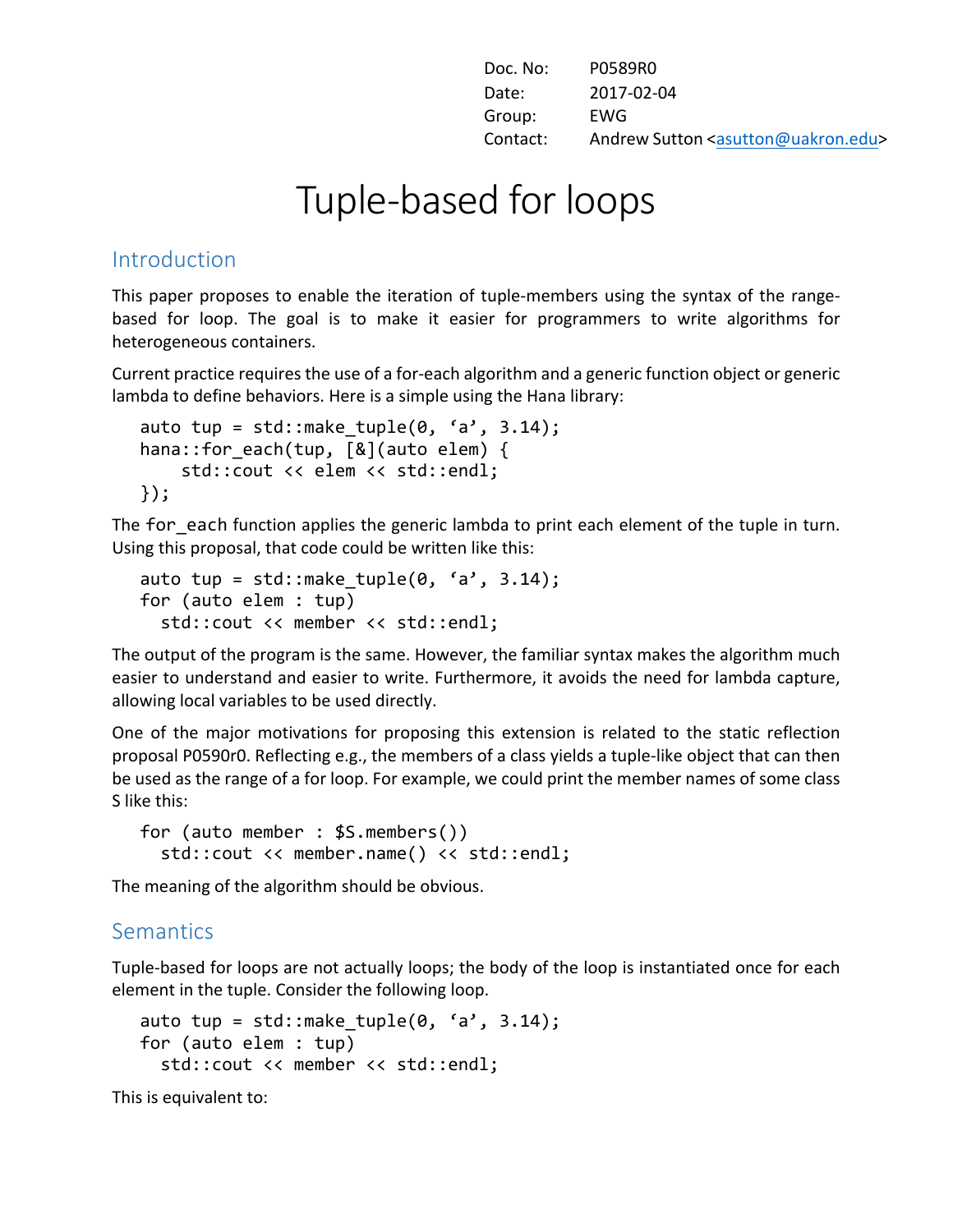```
{
 auto&& tuple = tup;
   {
    auto elem = std::get<0> ( tuple);
     std::cout << member << std::endl;
   }
  {
    auto elem = std::get<1>( tuple);
     std::cout << member << std::endl;
   }
  {
    auto elem = std::get<2>( tuple);
     std::cout << member << std::endl;
   } 
}
```
The semantics of the extension are relatively straightforward. The meaning of the for loop depends on the type of the *for-range-initializer* T. If T is non-dependent, then:

- $\bullet$  If T satisfies the Range concept, the loop is a range-based for loop.
- $\bullet$  If T satisfies the Tuple concept, then the loop is a tuple-based for loop.
- Otherwise, the program is ill-formed.

By "satisfies the concept", I mean that lookup is used to construct certain valid expressions. The Range concept is satisfied when the *begin-expr* and *end-expr* can be formed using the existing rules for the range-based for loop.

The Tuple concept is satisfied when T has class type and the following invented declaration is well-formed:

constexpr std::size\_t N = std::tuple\_size<T>::value

Note that the concept does not check for a get function since that requires a concrete template argument and even 0 may cause the program to be ill-formed (i.e., when  $N = = 0$ ). Some tuplelike implementations may disable out-of-bounds get functions for overload resolution rather than statically asserting the condition.

When  $T$  is a Tuple, the loop range-based for statement is initially equivalent to:

```
{
   auto&& __tuple = for-range-initializer;
   loop-body
}
```
where *loop-body* is the *compound-statement*:

```
{
   for-range-declaration = get-expr;
   statement
}
```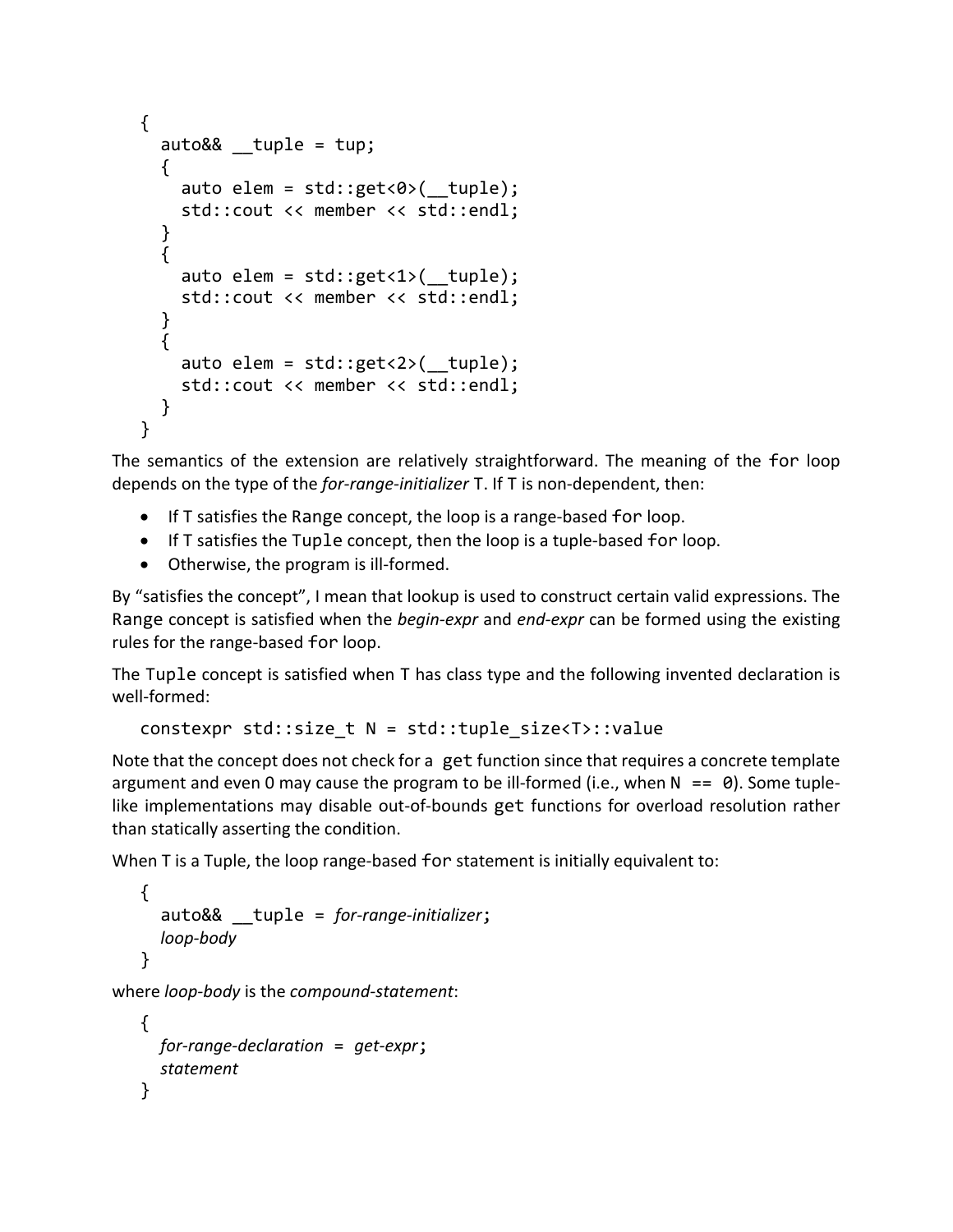The *loop-body* is parameterized by an invented non-type template parameter with type std::size t. The expression *get-expr* is  $get < I >$ ( tuple) where get is looked up in the associated namespace of tuple. Ordinary unqualified lookup is not performed. If the lookup of get yields no candidates, the program is ill-formed.

The *loop-body* is instantiated for each integer value K in the range [0, N) by substituting K for I. If any substitution in the *loop-body* fails, the program is ill-formed. The range-based for statement is finally equivalent to the sequence of instantiated *loop-bodys*.

The break and continue statements have slightly different meaning within a tuple-based for loop. The break statement passes control to the statement following the last instantiated *loopbody*, if any. The continue statement passes control to the next instantiated *loop-body*, if any. For example, this loop

```
for (int x : tup) {
  if (x == 0) continue;
  if (x == 1) break;
}
```
is equivalent to this sequence of statements:

```
{
  auto& 8 tuple = \ldots; {
      __loop_0:
    if (x == 0) goto loop 1;
    if (x == 1) goto loop end;
   }
   {
     \_loop\_1:
    if (x == 0) goto loop 2;
    if (x == 1) goto loop end;
   }
   // ...
   {
      __loop_N:
    if (x == 0) goto loop end;
    if (x == 1) goto loop end;
   }
  loop end:
}
```
## Observations and notes

## Preserves the meaning of existing code

This proposed feature does not change the meaning of existing code. Range-based for loops continue to be range-based (i.e., not tuple-based) because the Range concept check is given precedence in the semantics of the loop.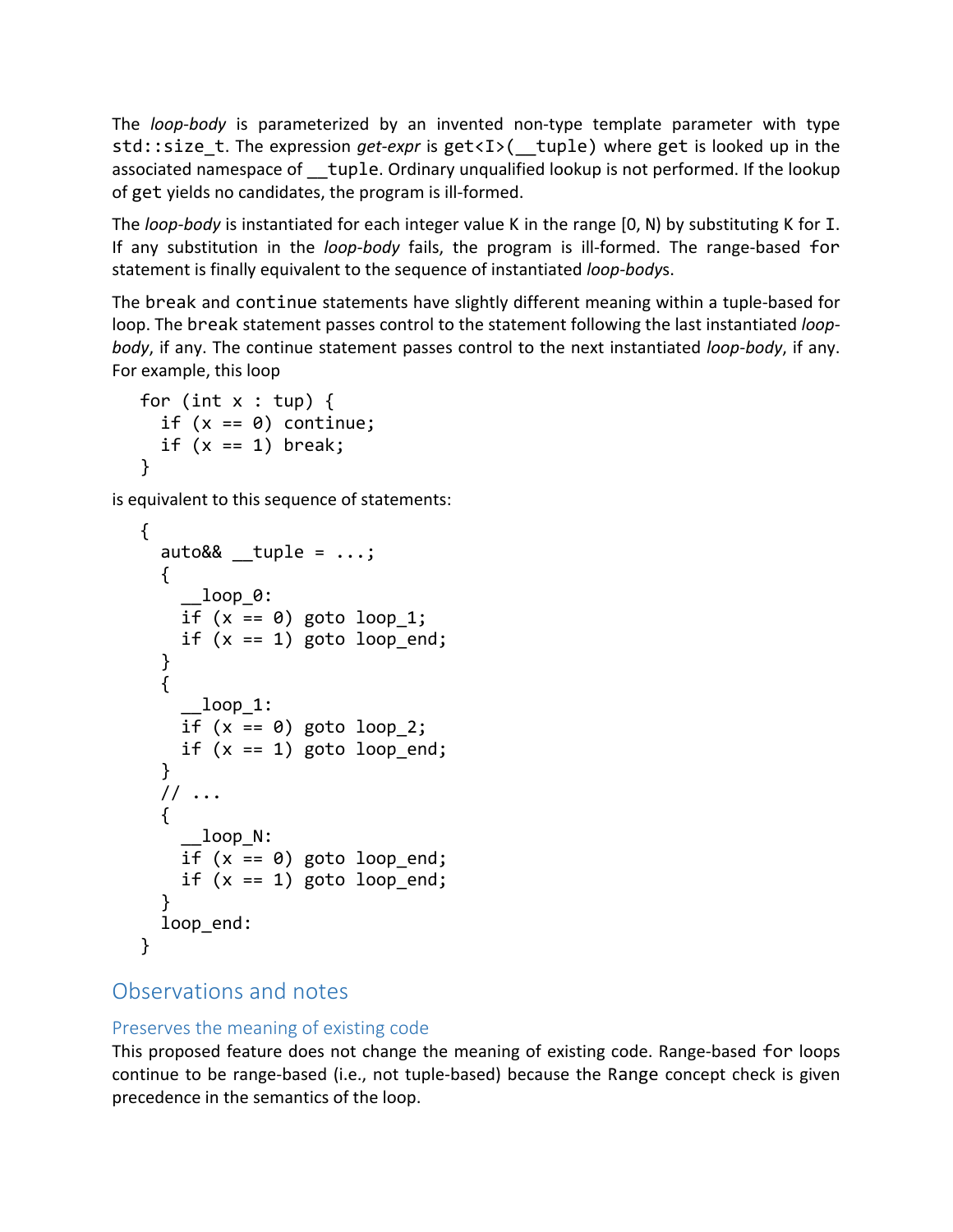#### Extra header files

This feature does not require users to include headers—sort of. If a programmer wants to iterate over a std:: tuple, then they will have already included the header in order to construct the tuple object.

Furthermore, defining a model of the Tuple concept requires a partial specialization of std::tuple size, so all implementations would either have included the  $\tt  header$ already or provide a forward declaration. As before, iterating over a tuple-like object would require the user to have previously include the appropriate header.

Lookup on  $std:$ : tuple  $size$  is only performed when the range type is non-dependent, which means that generic algorithms can use the syntax without including any additional headers.

#### Unrolling array loops

Range-based for loops over arrays continue to iterate in the usual way. However, this facility can be used to explicitly unroll loops. If an array could be "converted" to a tuple, loops over that container would instantiate the body once for element. This can be done using an unroll facility.

int a[] { 0, 1, 2, 3 }; for (int&  $n : unroll(a)$ )  $n * = 2;$ 

This loop is equivalent to:

```
int a[] \{ 0, 1, 2 \};
{
  auto& 2 tuple = unroll(a);
\{int& n = get <0 ( tuple);
    n * = 2; }
   {
    int& n = get <1>( tuple);
    n * = 2; }
   {
    int& n = get < 2>( tuple);
    n * = 2; }
}
```
Although most compilers would probably be able to unroll such a simple loop automatically, it may not be possible with more complex control structures.

The unroll function can be defined like this:

```
template<typename T, int N>
auto unroll(T(&arr)[N]) {
 return homogenous tuple<T, N>(arr);
```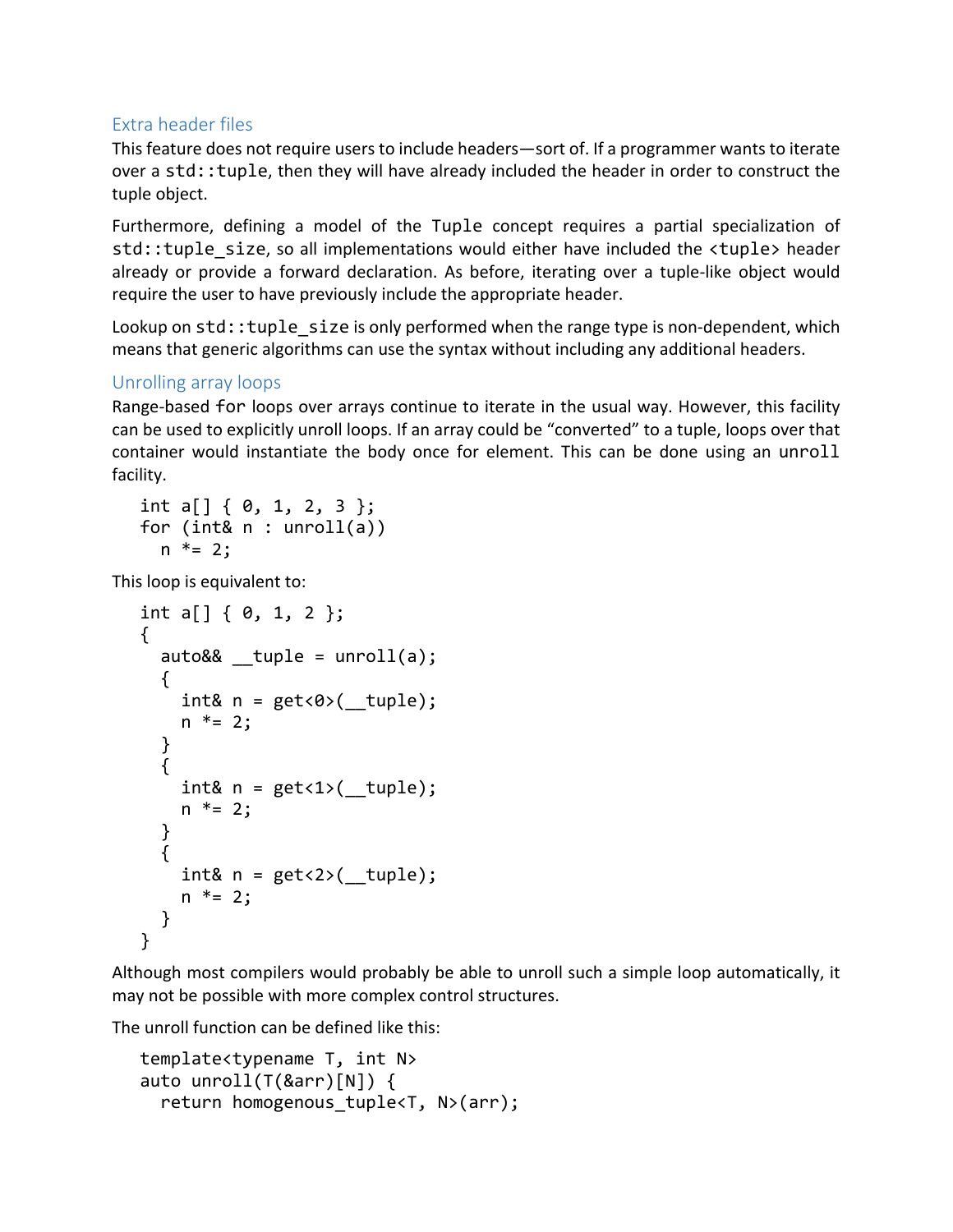}

The homogeneous tuple class is essentially  $std::array$ , but satisfying the Tuple concept and not the Range concept. This could also be extended to work for any Range with compiletime size.

A similar technique could be used to unroll compile-time integer sequences.

#### Enumerating loop bodies

It may be useful to access the instantiation count in the loop body. This could be achieved by using an enumerate facility:

```
for (auto x : enumerate(some tuple)) {
   // x has a count and value
  std::cout << x.count << ": " << x.value << '\n';
  // the count is also a compile-time constant
 using T = \text{decltype}(x);
  std::array<int, T::count> a;
}
```
The enumerate function returns a simple tuple adaptor whose elements are count/value pairs. This facility should be relatively easy to implement.

#### Interaction with concepts

Concepts can be used in the declaration of the loop variable to provide deduction guarantees for tuple elements:

for (Number& n : some\_tuple)  $n * = 2;$ 

If deduction of the loop variable fails during instantiation, the program would be ill-formed, presumably with a reasonably good-looking error message.

#### Interaction with constexpr-if

Loop bodies can include conditionally compiled branches further simplifying algorithms creation for heterogeneous containers. This would work particularly well with concepts.

```
for (auto& x : some_tuple) {
  using T = decltype(x);
   if constexpr (Number<T>) // do number stuff
   if constexpr (String<T>) // do string stuff
}
```
This can also be used with return type deduction to define algorithms whose result types depend on one or more elements of the tuple.

The tuple-based for loop does not directly support the computation of types based on the values of elements in a tuple. Algorithms that aim to compute projections or transformations on the types and values of heterogeneous containers (i.e., tuples) cannot be implemented using a tuplebased for loop and constexpr if.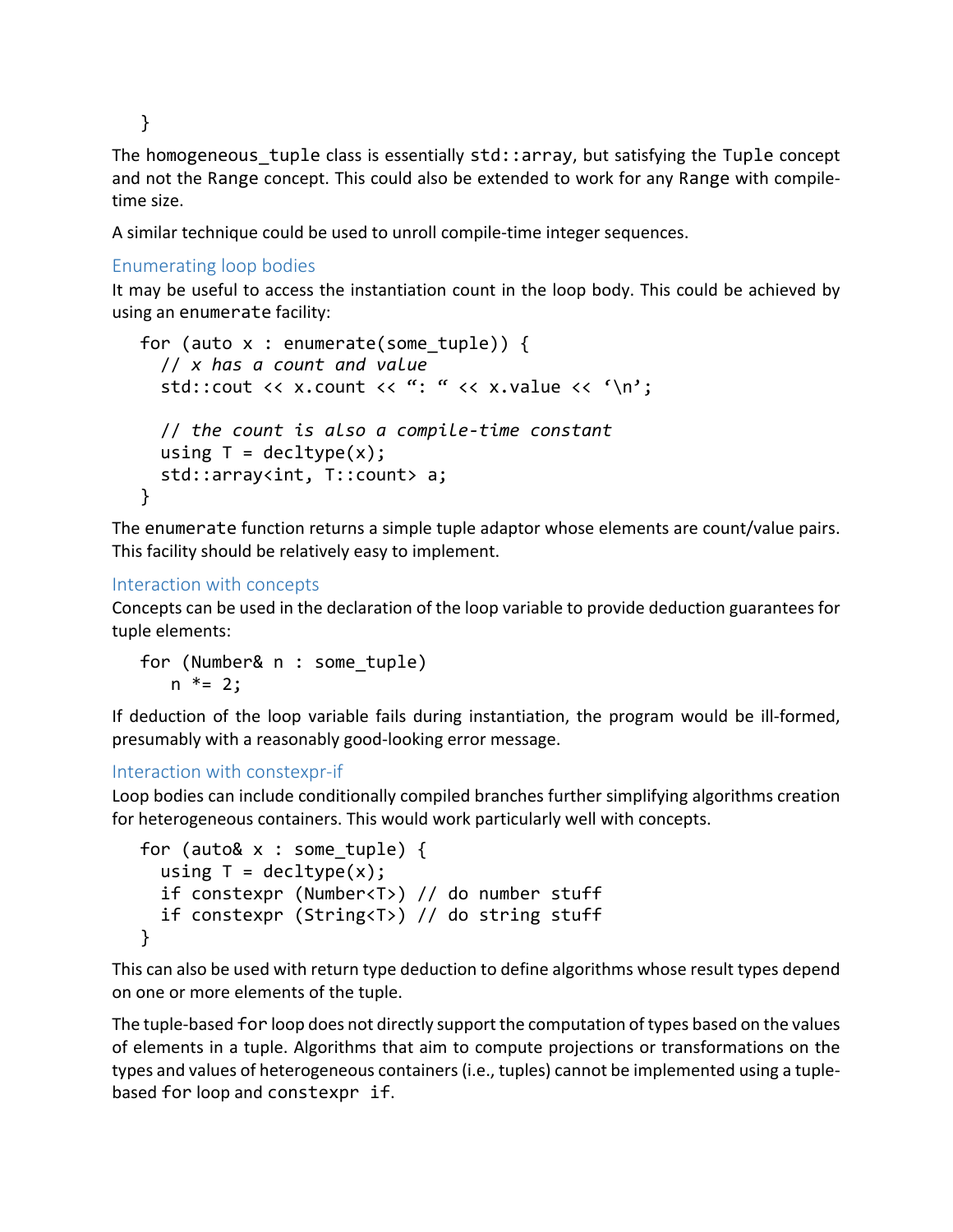It should be possible to use the tuple-based for loop to compute types, except that  $C_{++}$  does not provide direct support for type variables. Such a feature could be used to compute

```
typename R = tuple \rightarrowfor (auto& x : some_tuple) {
  using T = decltype(x);
   if constexpr (is_integral_v<T>)
    R = append t < R, T>;
}
```
After instantiation, the type R would be a tuple comprised of the integral types of some  $\tau$  tuple.

Type variables are way beyond the scope of this proposal (but potentially a very interesting direction to explore).

Interaction with initializer lists and parameter packs

The feature could be extended to allow more *brace-init-lists* in the *for-range-initializer*. Currently, the elements of such a list are required to have the same type because the deduction produces astd::initializer list.

It might be worthwhile to define the semantics of a for-loop over a *brace-init-list* to use a tuplebased expansion. That is, this loop

```
for (auto x : \{0, 3.14, 'a'\}\ std::cout << x;
```
would be equivalent to

```
for (auto x : make tuple(0, 3.14, 'a'))
   std::cout << x;
```
This change to the semantics would also allow this:

```
template<typename... Args>
void f(const Args&... args) {
  for (auto x : \{args... \}) std::cout << x;
}
```
The function parameter pack would expand within the *brace-init-list* and the loop would be instantiated once for each element. Alternatively, we may consider supporting expansions directly in the *for-range-initializer*.

```
template<typename... Args>
void f(const Args&... args) {
  for (auto x : args...)
     std::cout << x;
}
```
This should be equivalent to the previous version of the function.